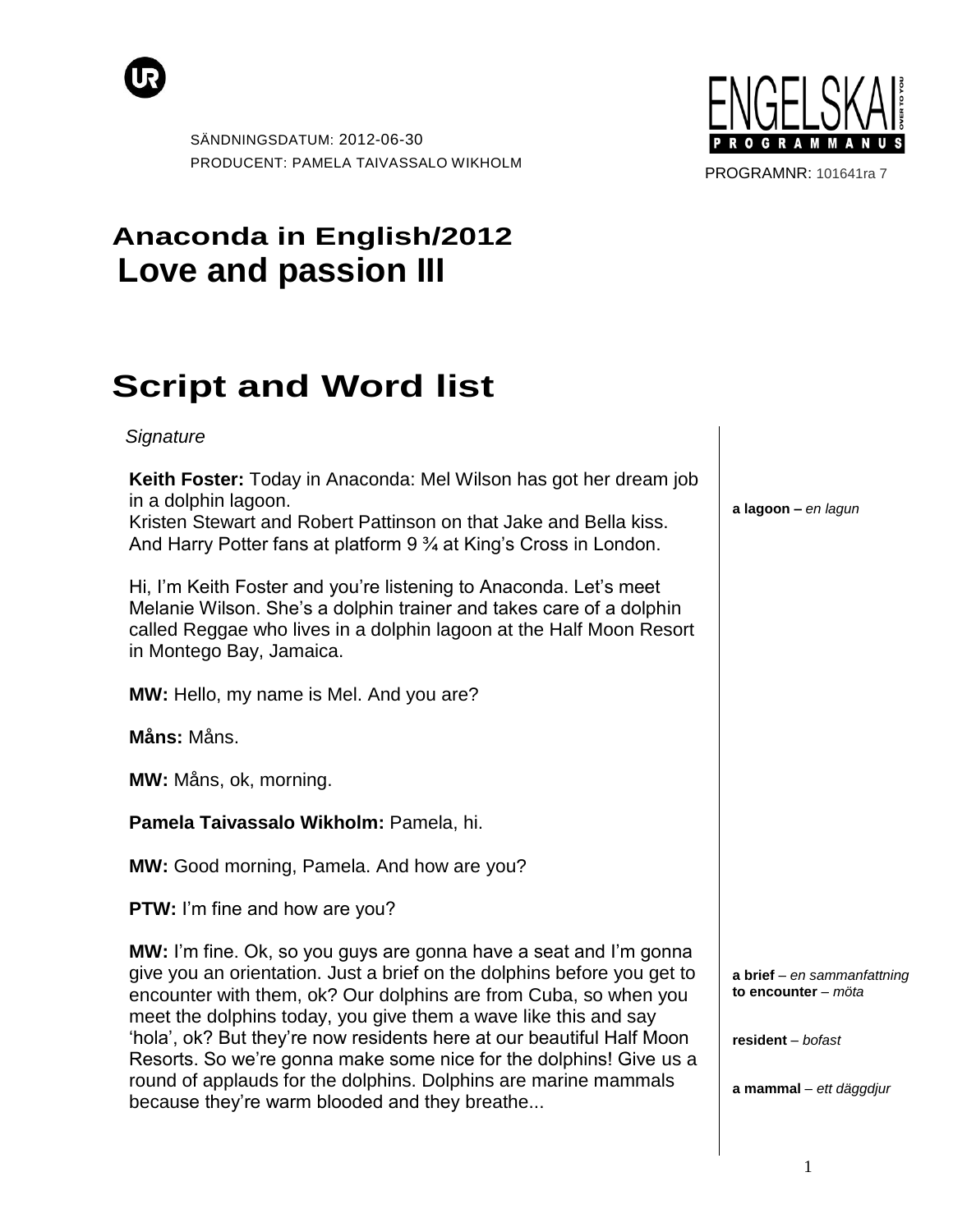



PROGRAMNR: 101641ra 7

| <b>PTW:</b> So here we are in Jamaica, about to spend some time in the<br>water with the dolphin Reggae. I asked the dolphin trainer Mel if she<br>remembers the first time she touched a dolphin.                                                     |                                                                                             |
|--------------------------------------------------------------------------------------------------------------------------------------------------------------------------------------------------------------------------------------------------------|---------------------------------------------------------------------------------------------|
| MW: Yeah.                                                                                                                                                                                                                                              |                                                                                             |
| <b>PTW:</b> When was that?                                                                                                                                                                                                                             |                                                                                             |
| <b>MW:</b> It was the first of September 2010.                                                                                                                                                                                                         |                                                                                             |
| <b>PTW:</b> Yeah? What did it feel like?                                                                                                                                                                                                               |                                                                                             |
| <b>MW:</b> It felt soft, smooth and mushy, like a person's skin. Yep, it was<br>like I was gliding on ice with my hands. It was soft.                                                                                                                  | smooth $-$ len<br>$mushy - mjuk, svampig$<br>to glide $-$ att glida                         |
| <b>PTW:</b> You were happy?                                                                                                                                                                                                                            |                                                                                             |
| <b>MW:</b> I was happy. I went into the water upset, 'cause I had to dive,<br>but when I came out, I was happy, 'cause I'd touched a dolphin.                                                                                                          | to dive $-$ att dyka                                                                        |
| <b>PTW:</b> Cool. Are you studying at the same time?                                                                                                                                                                                                   |                                                                                             |
| <b>MW:</b> Yeah, I'm studying about the dolphins and other marine<br>mammals. The behaviours and how to curb them. We use small<br>steps called approximation to shape a behaviour. That's one of the<br>ways in shaping the behaviour and other ways. | a behaviour $-$ ett beteende<br>to curb - att tygla/kontrollera<br>approximation - närmande |
| <b>PTW:</b> Has this always been your dream job?                                                                                                                                                                                                       |                                                                                             |
| MW: Yes, it's always been my dream job, ha ha, working with<br>dolphins, yep.                                                                                                                                                                          |                                                                                             |
| <b>PTW: Why?</b>                                                                                                                                                                                                                                       |                                                                                             |
| <b>MW:</b> 'Cause I love animals. Yep. And I love dolphins, 'cause they are<br>a lot like me.                                                                                                                                                          |                                                                                             |
| PTW: In what way?                                                                                                                                                                                                                                      |                                                                                             |
| MW: In a lot of ways. Caring. They like attention and I love attention a<br>lot. Yep, so I'll give attention to get attention and a dolphin, he gives<br>you attention whether you want it yes or no. So I like that.                                  | to care $-$<br>att visa omtanke/bry sig om<br>attention - uppmärksamhet                     |
| <b>PTW:</b> Can you tell by the look in their eyes that they are intelligent                                                                                                                                                                           |                                                                                             |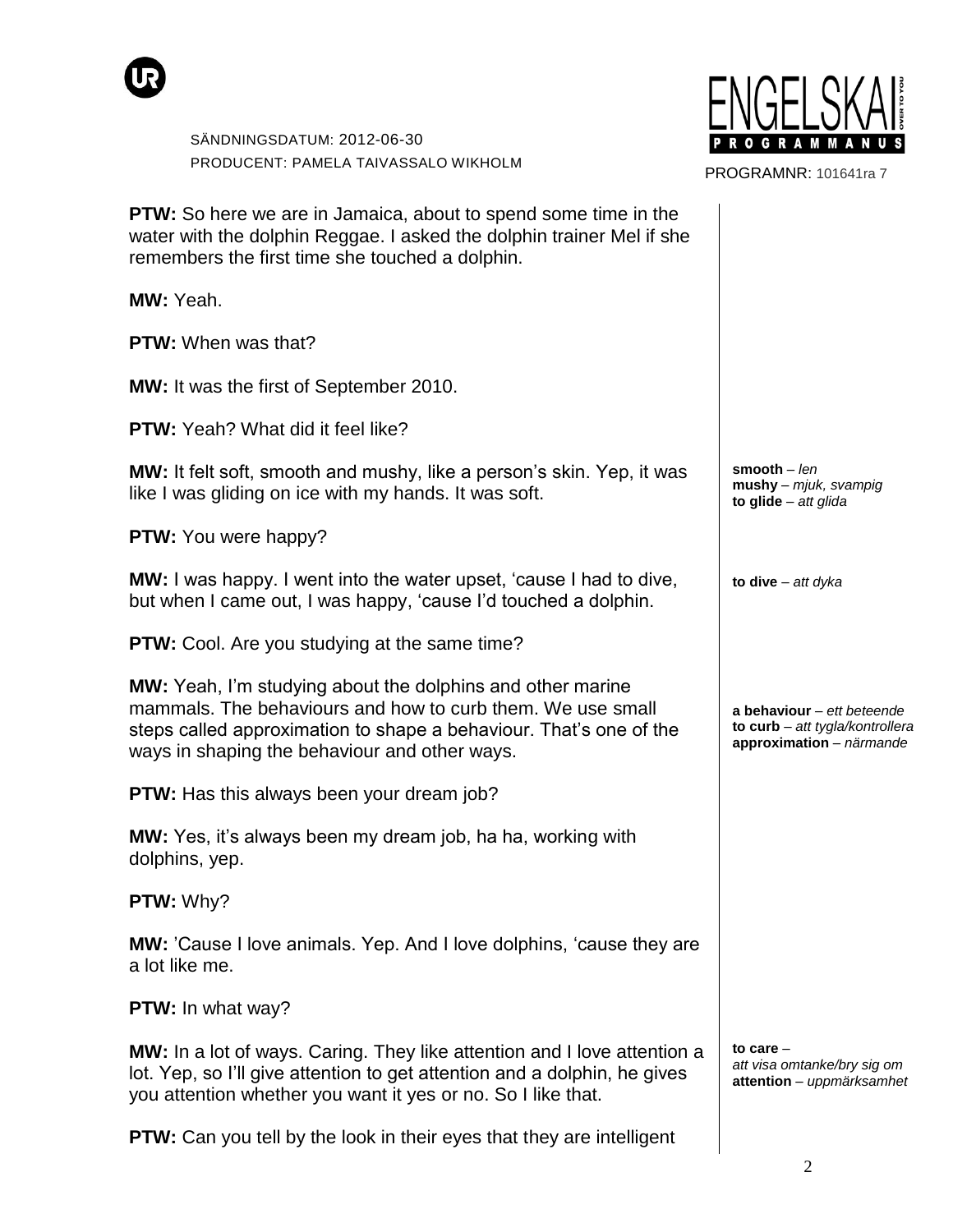

mammals?

**MW:** Yes, you can! You can look in the face of a dolphin and tell the expression. Yep, if he's 'man, I don't wanna do that' behaviour or 'I'm happy, can I get a fish now?'. Yeah, dolphins smile too!

**KF**: Anaconda has a date with Kristen Stewart and Robert Pattinson and we"re gonna talk about sex before marriage and the famous Jake and Bella kiss.

*Edward:* "*Please, just promise me you won't do anything reckless*."

**KS:** Because it's such a weird moment in the book, it's not like I had to just suddenly have a really romantic, sweeping kiss, even though it was. It was supposed to surprise her. It's not like I had to like... It's such a different moment, it's not a desirous moment in any way until they actually start kissing and that is so different and it shocks the hell out of her and completely changes the dynamic that she has with her boyfriend, as it would if you kissed some other guy and could totally see yourself with him in an instant. So, it was awkward to shoot because I know Taylor so well and we"re such good friends, but it was only awkward before and after. In the middle of it, it did feel the way it should have felt.

*Edward:* "*I promise to love you every moment forever*."

**KS:** It was, yeah, I couldn't not mention it, it was just like... Because after every time, he would just be like... because the scene ends just as soon as we stop kissing. He turns around and walks away and then they say "cut" and so it"s two seconds after we stop kissing and then he would just be like "yeah, cool, whatever" and I would be like "we just kissed each other and it"s so weird. Are we gonna like mention that or are we just gonna like do it ag... I don"t, whatever?

**RP:** Ehm, there"s a scene after Bella kisses Jacob where she comes down to kind of look for remorse and Edward is understanding. And I thought it was a really sweet moment, I thought it was one of the only moments in the series where I can relate as a guy and say 'yes, he's a really good guy, to be able to do that", "cause I don"t think a lot of guys would be able to do it.

**KS:** I mean, she literally right after that, she goes and talks to Edward about it and like the level of understanding and acceptance that happens between them in like such a mature way, because it's now



PROGRAMNR: 101641ra 7

**an expression** *– ett uttryck*

**reckless** *– vårdslös*

**weird** *- konstig*

**to sweep** *– att svepa*

**desirous** *– önska något*

**a shock –** *en chock* **completely** *– helt/totalt*

**instant** *– ögonblickligen* **awkward** *– obekväm*

**to mention** *– att nämna*

**remorse** *– ånger*

**to relate** *– att relatera*

**acceptance** *- acceptans*

**mature –** *mogen*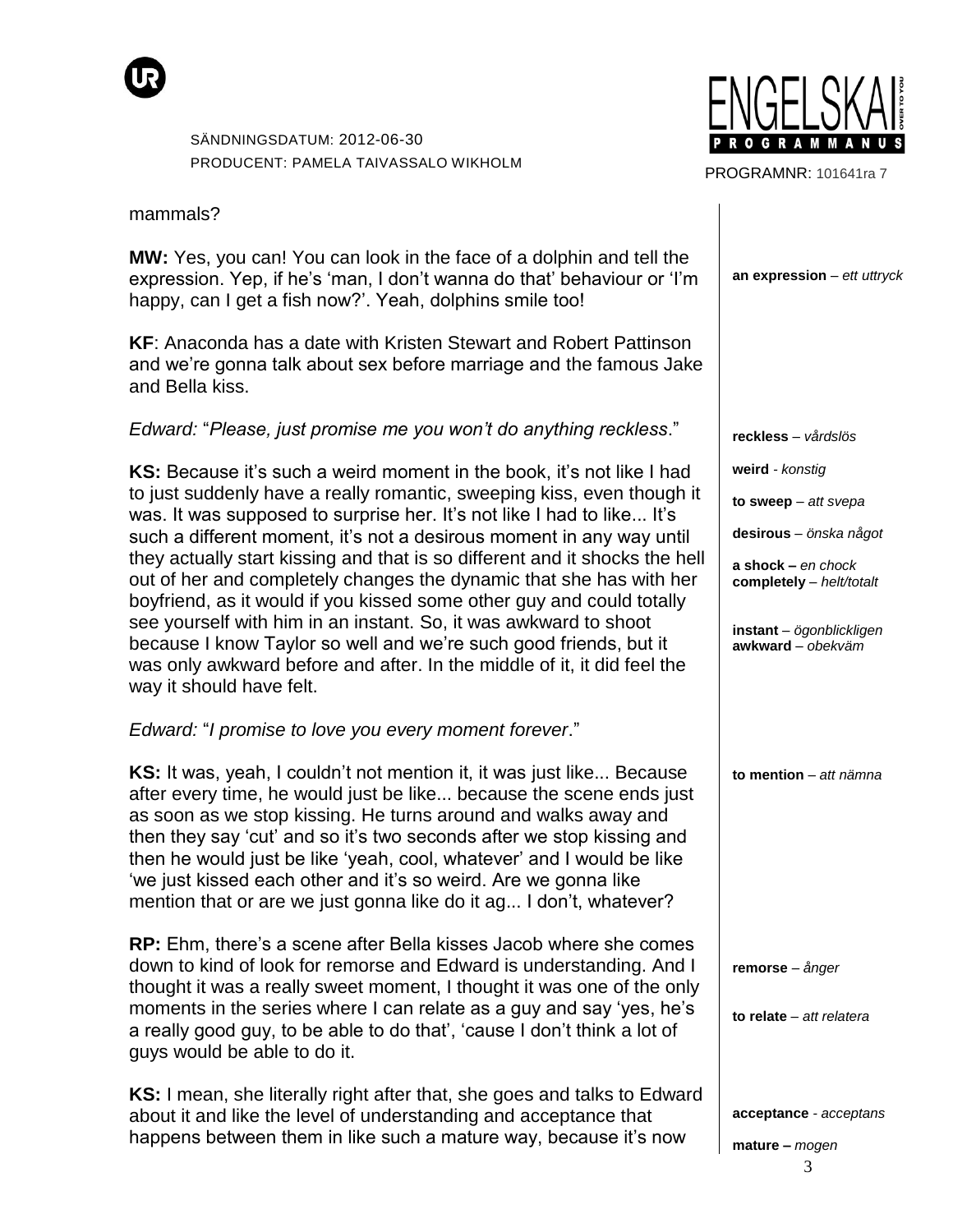



PROGRAMNR: 101641ra 7

completely changed their dynamic. They"re now not... She could see herself being with someone else and that's different. She doesn't need him, she always says like "I can"t live without you, I can"t, I can't, it's like 'actually, no I can', but I really don't want to and that's so much better than needing someone.

*Bella:* "*Edward, she found us*."

**KS:** They"re from such completely different backgrounds. If he thinks for one second that it"s my opinion that it"s his job to protect my virtue and not mine, he"s dead wrong and he needs to understand that, but at the same time it's really nice to see her meet him halfway and sort of appreciate his like traditional values, because they are quite sweet.

**KF:** So, does Robert Pattinson agree with his character's values?

**RP:** I think everybody was having sex and there was very few people then who had no sex before marriage. They just pretended. Yeah, I mean, I don"t know. I don"t like the idea of having to you know, to have a chaperone around and all that type of stuff. Such a load of rubbish. And I don"t like girls having to behave in, or guys, having to behave in false ways. But, I don"t know, if you mean it, if you just gentlemanly by… you know, because you are, then good for you. But if you"re just putting it on just to kind of, "cause you think that"s how you should behave around, on dates or whatever, then I think it"s kind of wrong.

**KF:** Would you like to travel to Hogwarts school? If so, the place to travel from is King"s Cross station in London, platform 9 ¾.

**D**: My name's David, I'm a student from Manchester and I've just come down to King"s Cross for the day to London to sort of have a look around, see some of the tourist attractions and we heard about this, saw it on the internet, we thought it"d be a good idea to come down, have a look. It's a bit of a pilgrimage."

**J:** I'm Julianne and I'm from Australia.

A: I'm Anna and I'm from Czech Republic.

**C:** I'm Christine, I'm from Canada.

**E:** Emmeth from New Zealand.

**virtue** *– dygd*

**to appreciate** *– att uppskatta* **a value** *– här: en värdering*

**to agree** *– att instämma/hålla med om*

**to pretend** *– att låtsas*

**a chaperone** *– ett förkläde*

**gentlemanly** *– gentlemannamässig* **to behave** *– att bete sig*

**a pilgrimage** *– en pilgrimsfärd*